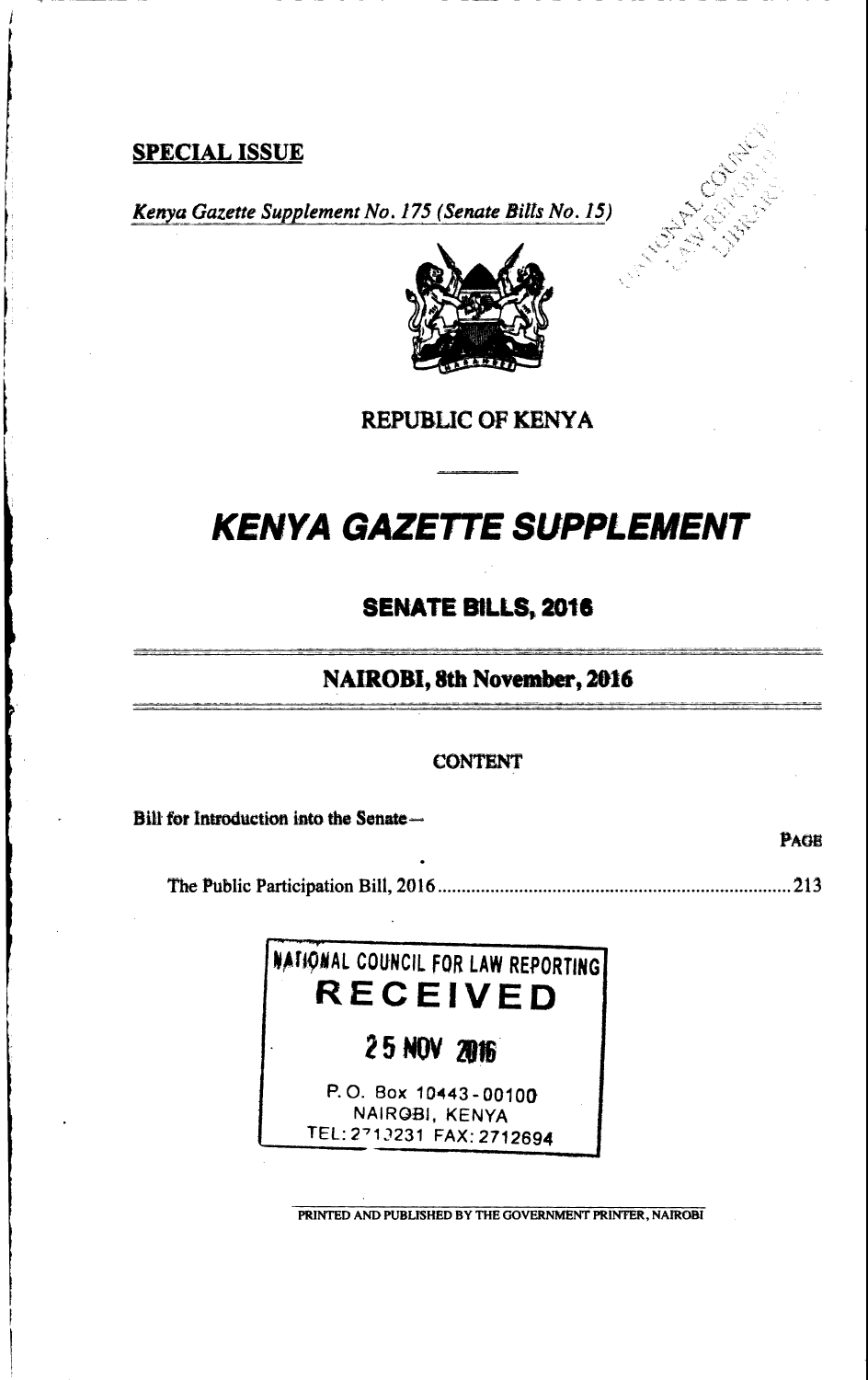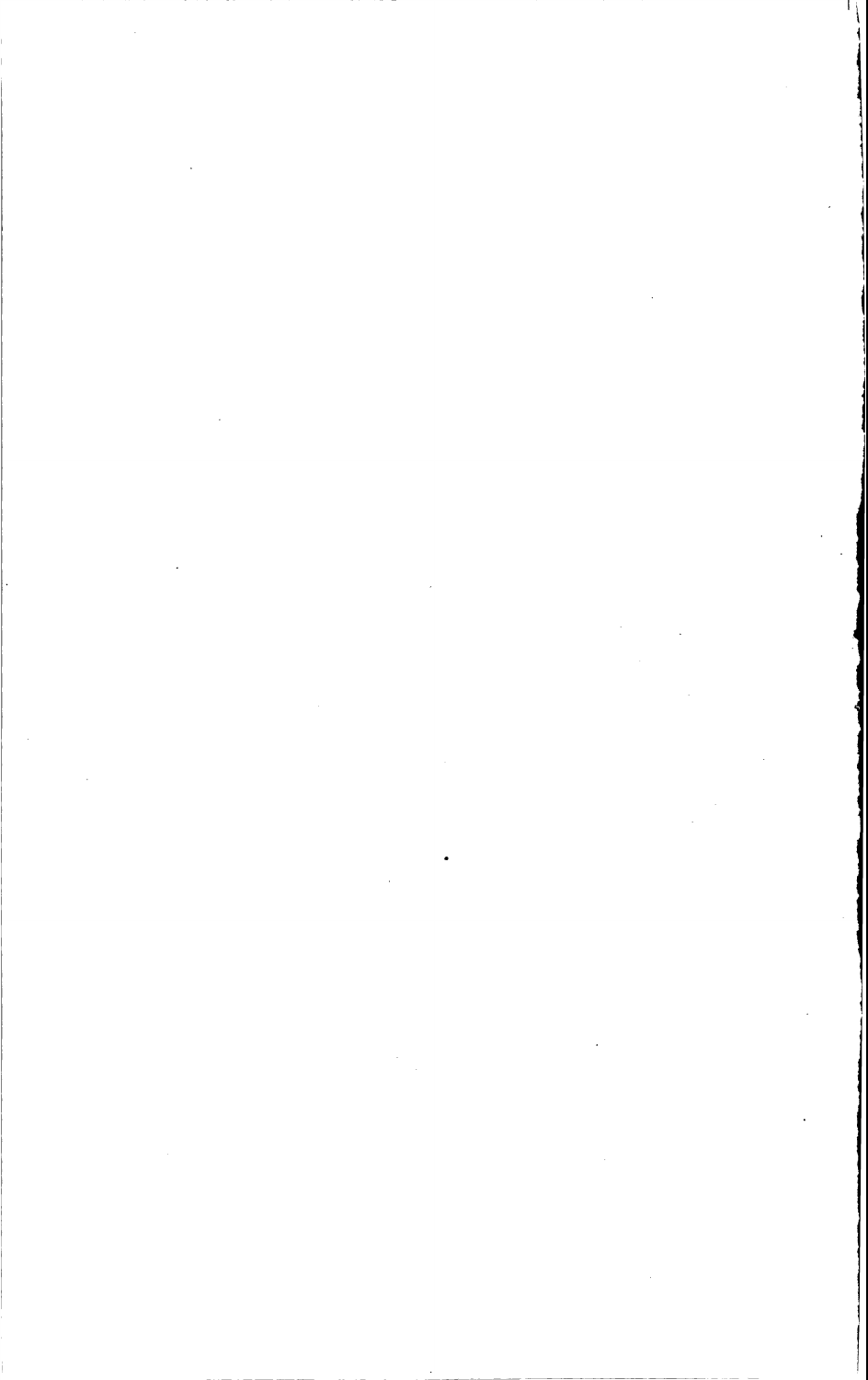## PUBLIC PARTICIPATION BILL, 2016 **ARRANGE MENT OF CLAUSES**

## Clause

- 1-Short Title.
- 2-Objects of the Act.
- 3-Guiding principles.
- 4-Determination of responsible authority.
- 5-Publication of specific guidelines.
- 6-Development of Specific Public participation guidelines.
- 7-Reports.
- 8-Regulations.

## **SCHEDULE-GENERAL PUBLIC PARTICIPATION GUIDELINES**

#### 213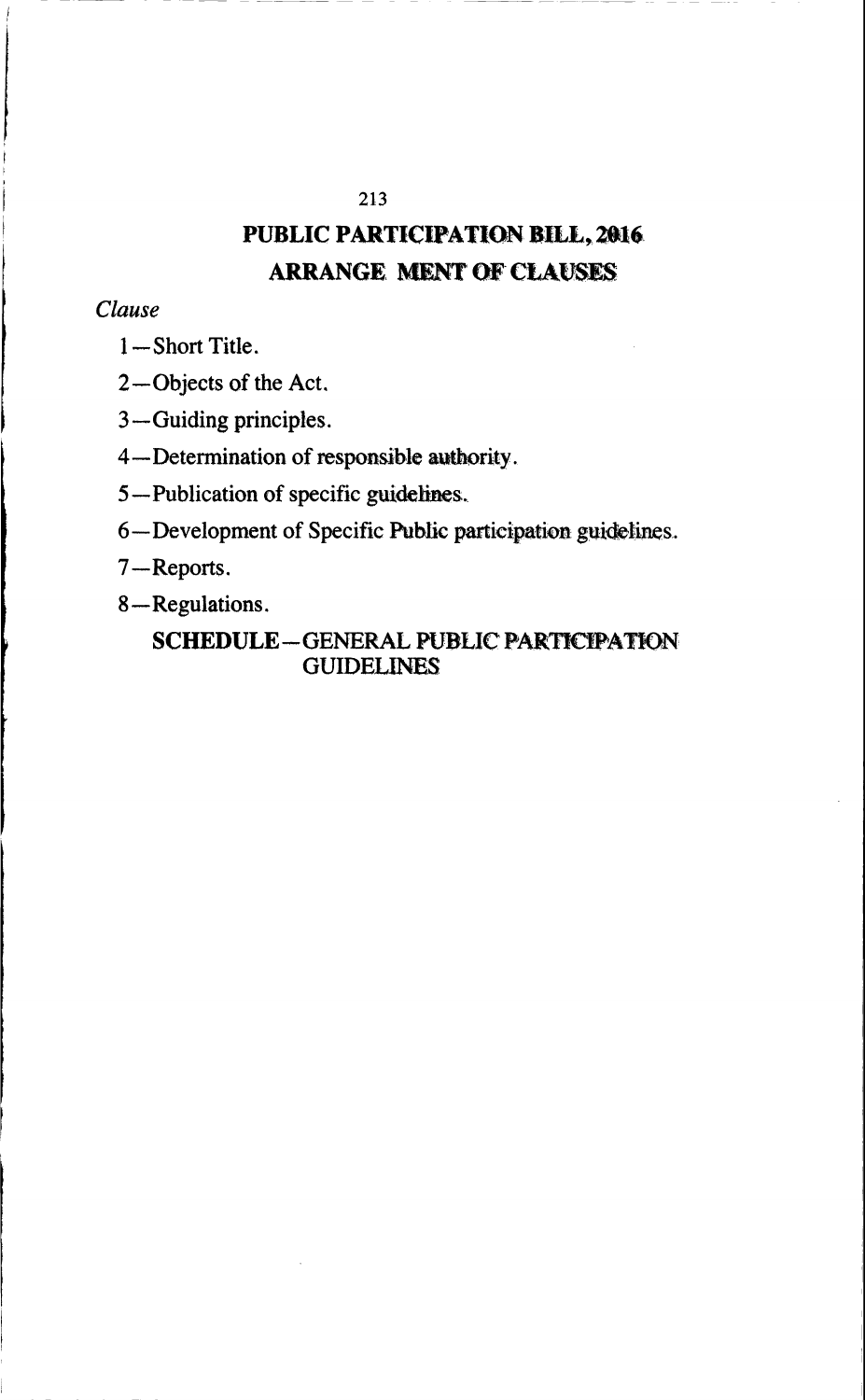### THE PUBLIC PARTICIPATION BILL, 2016

### A Bill for

AN ACT of Parliament to provide a general framework for effective public participation; to give effect to the constitutional principles of democracy and participation of the people under Articles 1(2),  $10(2)$ , 35, 69(1)(d), 118, 174(c) and (d), 184(1)(c),  $196.201(a)$  and  $232(1)(d)$  of the Constitution: and for connected purposes.

ENACTED by the Parliament of Kenya, as follows-

1. This Act may be cited as the Public Participation Short title. Act,2O16.

2. In this  $Act -$  Interpretation.

"cabinet secretary" means the cabinet secretary responsible for matters relating to public participation;

"general guidelines" means the general public participation guidelines provided for in the Schedule;

"responsible authority" means the respective authority responsible for public participation under section 5; and

"specific guidelines" means the guidelines developed by a responsible authority in accordance with section 6.

3. The object of this Act is to enhance, promote and Object of the Act. facilitate public participation in governance processes and in particular to $-$ 

- (a) give effect to the principles of public participation as provided for in Articles 1(2), 10(2), 35,  $69(1)(d)$ , 118, 174(c) and (d), 184(1)(c),  $184(1)(c)$ ,  $196,201(a)$  and  $232(1)(d)$ ;
- (b) promote democracy and participation of the people in accordance with Article 10 of the Constitution;
- (c) promote transparency and accountability in decision making;
- (d) enhance public awareness and understanding of governance processes;
- (e) promote community ownership of public decisions; and
- (f) promote public participation and collaboration in governance processes.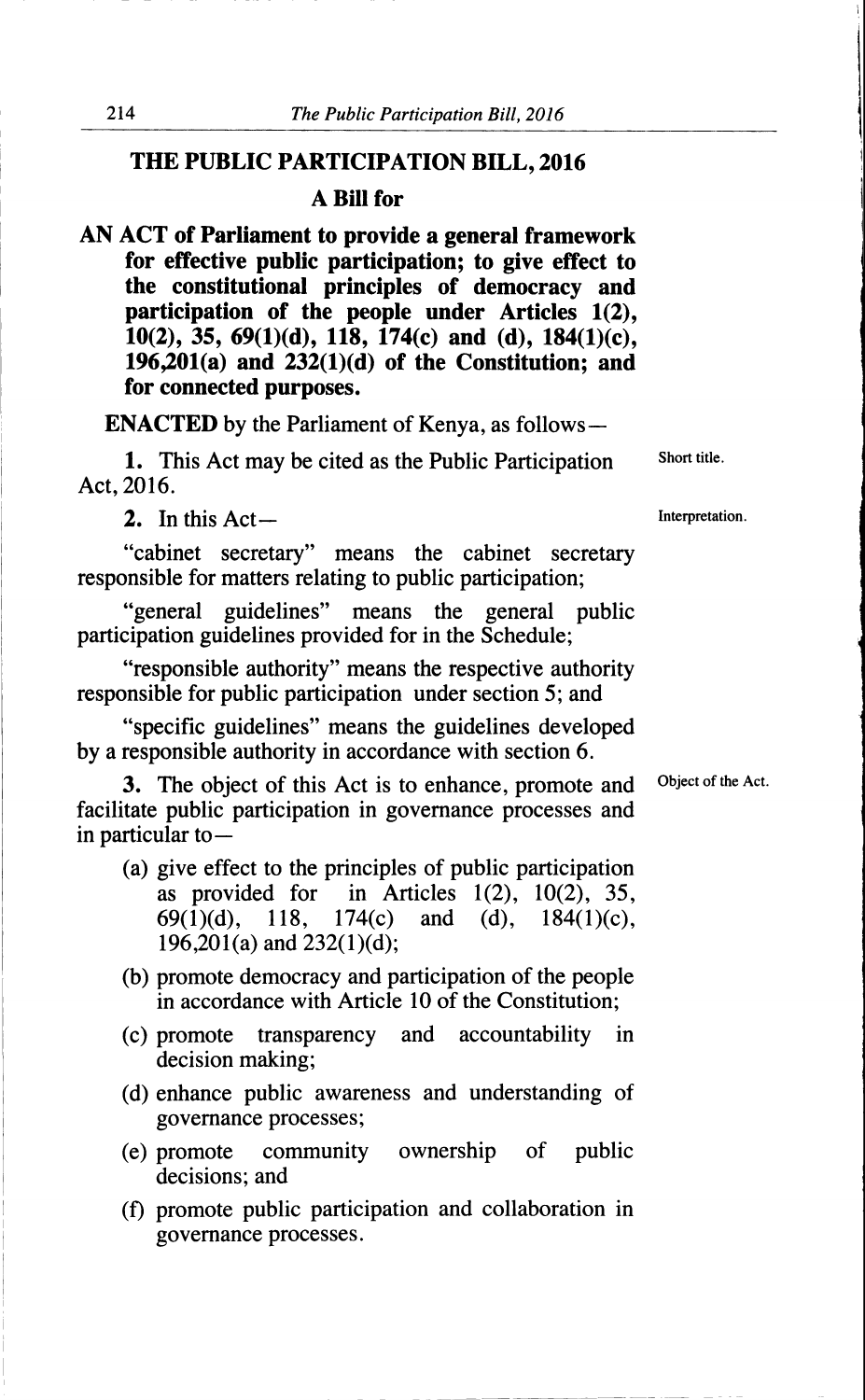4. Public participation in governance processes shall  $\frac{q_{\text{uiding}}}{q_{\text{principles}}}$ be guided by the following principles  $-$ 

- (a) that the public, communities and organisations to be affected by a decision shall have a right to be consulted and involved in the decision making process;
- (b) provision of effective mechanisms for the involvement of the public, communities, communities. organizations and citizens that would be affected by or that would be interested in a decision;
- (c) participants' equitable access to the information they need to participate in a meaningful manner;
- (d) that public views shall be taken into consideration in decision making;
- (e) development of appropriate feedback mechanisms;
- (f) adherence to the national values under Article 10 of the Constitution;
- G) adherence to the principles of leadership and integrity set out in Chapter Six of the Constitution;
- (h) adherence to the principles of public participation as may be prescribed by any written law; and
- (i) promotion of sustainable decisions recognising the needs and interests of all participants, including decision makers.

5. (1) For the purposes of this Act, the responsible authority for purposes of developing specific guidelines for public participation and oversight of public participation shall be, in the case of  $-$ 

Determination of responsible authority.

- (a) Parliament, the relevant committee, in each House, responsible for public participation for purposes of House business in each House;
- (b) the Judiciary, the Chief Justice;
- (c) independent commissions or offices, boards, authorities or any other public body, the respective secretaries or chief executive officers of the public body;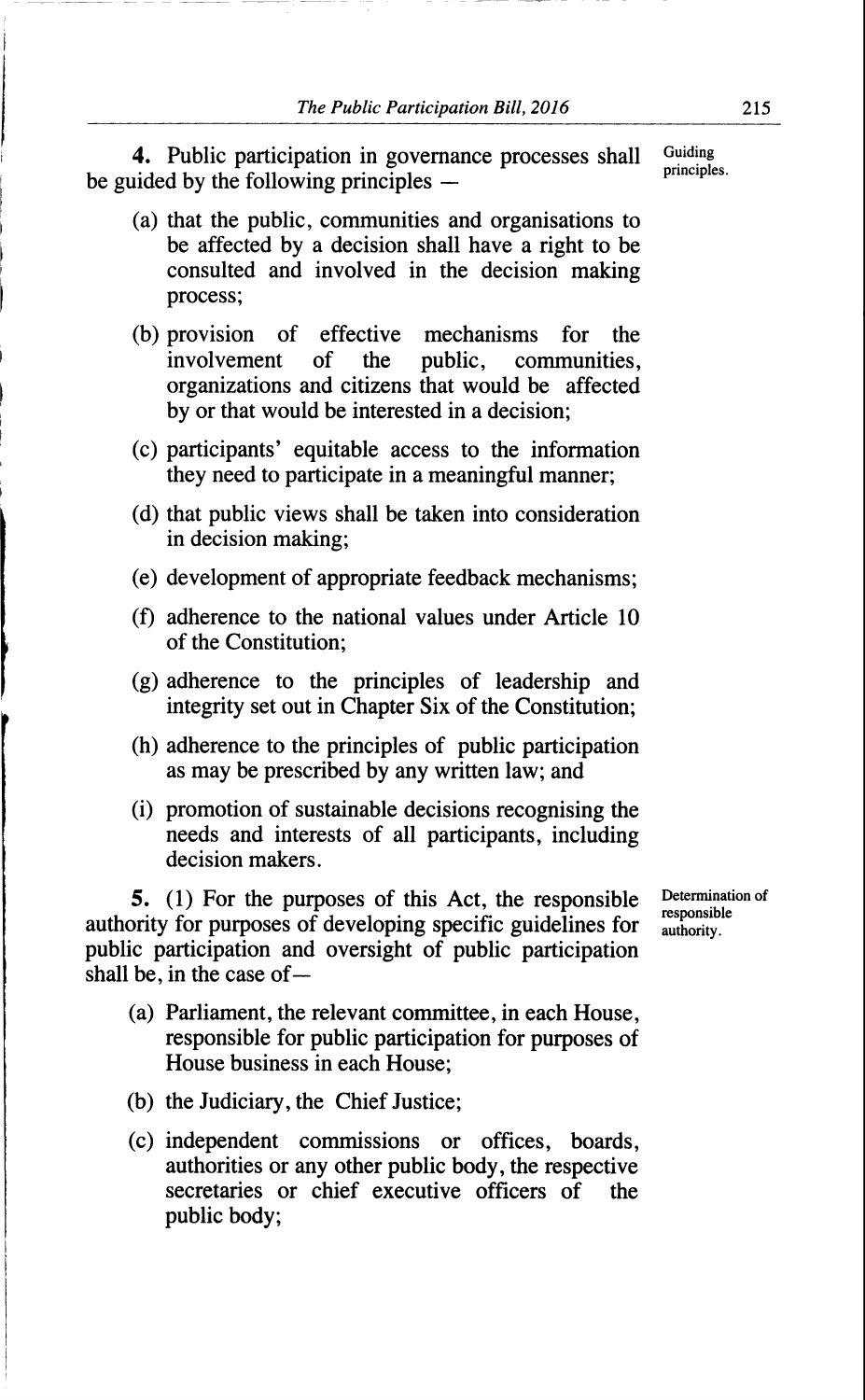- (d) Government ministries, the Cabinet Secretaries for the Government Departments responsible for public participation;
- (e) County Assemblies. the county assembly committees responsible for public participation; and
- (f) county executives, the County Secretaries.

(2) The responsible authority for public participation for which no responsible authority is otherwise specified in this Act, is the commission, committee or other body prescribed by regulation.

6. (1) Each responsible authority shall develop specific guidelines for undertaking public participation in the institution for which it is the responsible authority.

(2) The guidelines developed by a responsible authority shall include all the requirements in the general guidelines for public participation set out in the Schedule and may include specific requirements beyond what is required under the general guidelines for public participation under the Schedule.

(3) Until a responsible authority has developed specific guidelines relevant to the respective public body under this section, the general guidelines on public participation under this Act shall apply as though they were the specific guidelines developed by the responsible authority.

7. (1) Each responsible authority shall publish the specific guidelines on public participation developed pursuant to section  $6(1)$  in the *Gazette* within three months of the commencement of this Act.

(2) In relation to a responsible authority under section  $5(2)$  of this Act, this section shall apply as though the reference in subsection (1) to the commencement of this Act were a reference to the commencement of the regulation.

8. (1) (a) The responsible authority shall prepare an annual report at the end of each financial year.

(b) Where the responsible authority relates to an institution that is required by any written law, to Publication of specific public participation guidelines.

Reports.

Development of specific public participation guidelines.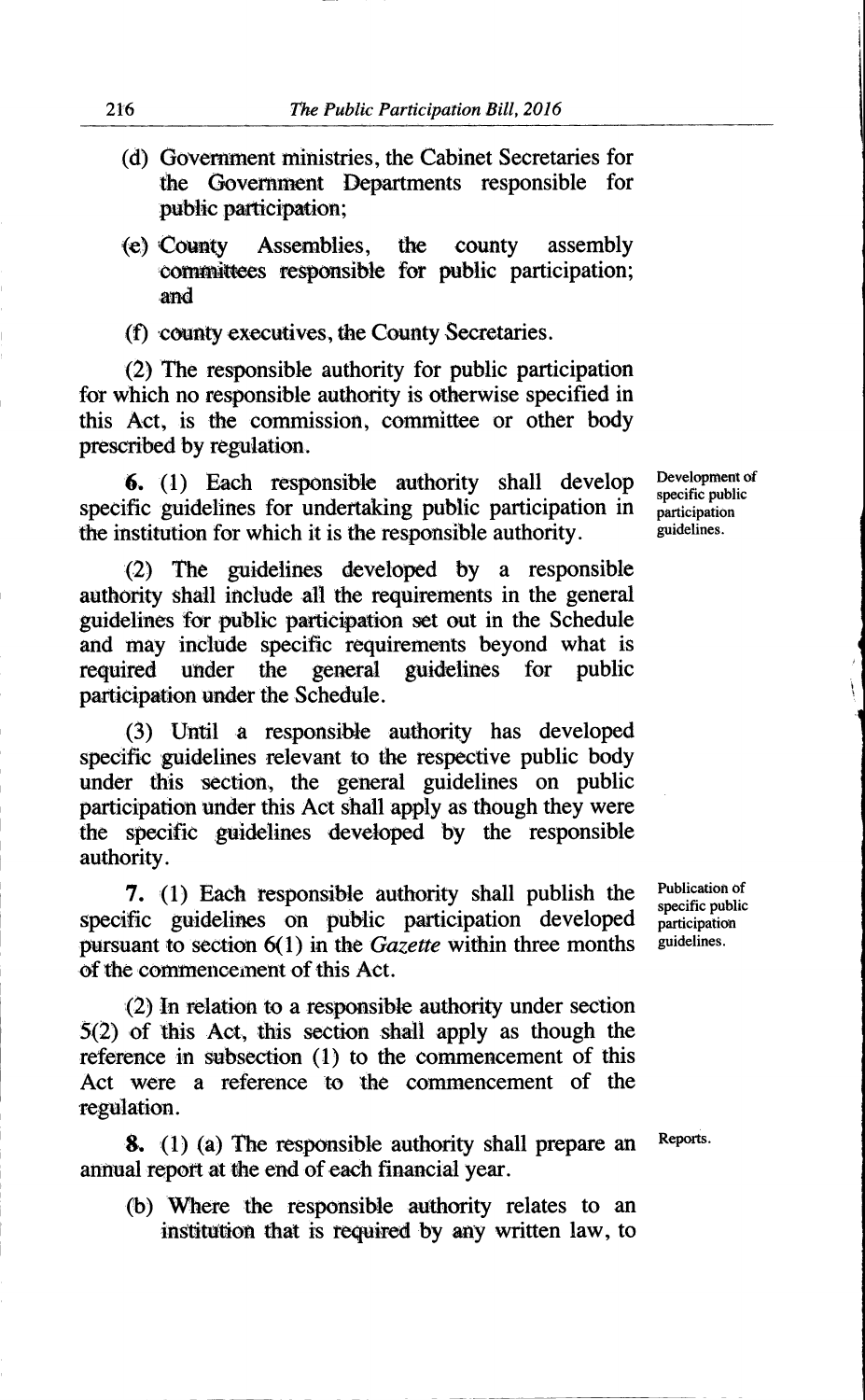submit an annual institutional report, the report referred to under subsection (1) will form part of the institutional report.

(2) The annual report generated under subsection (1) shall be tabled, in the case of a national government institution, in the National Assembly and the Senate, or, in the case of a county government institution, the respective County Assembly not later than three months after the end of the year to which it relates.

- (3) The annual report shall contain—
- (a) a description of the activities and outcomes of public participation;
- (b) a description of any complaints made against the institution in respect of public participation, the action taken and the period within which the complaint was addressed; and
- (c) any other information, that the responsible authority may consider relevant.

(4) The responsible authority shall cause the annual report to be published and publicized in such other manner as the responsible authority may determine.

9. The Cabinet Secretary responsible for matters relating to public participation may, with the approval of Parliament, make regulations for the better carrying into effect of the provisions of this Act.

Regulations.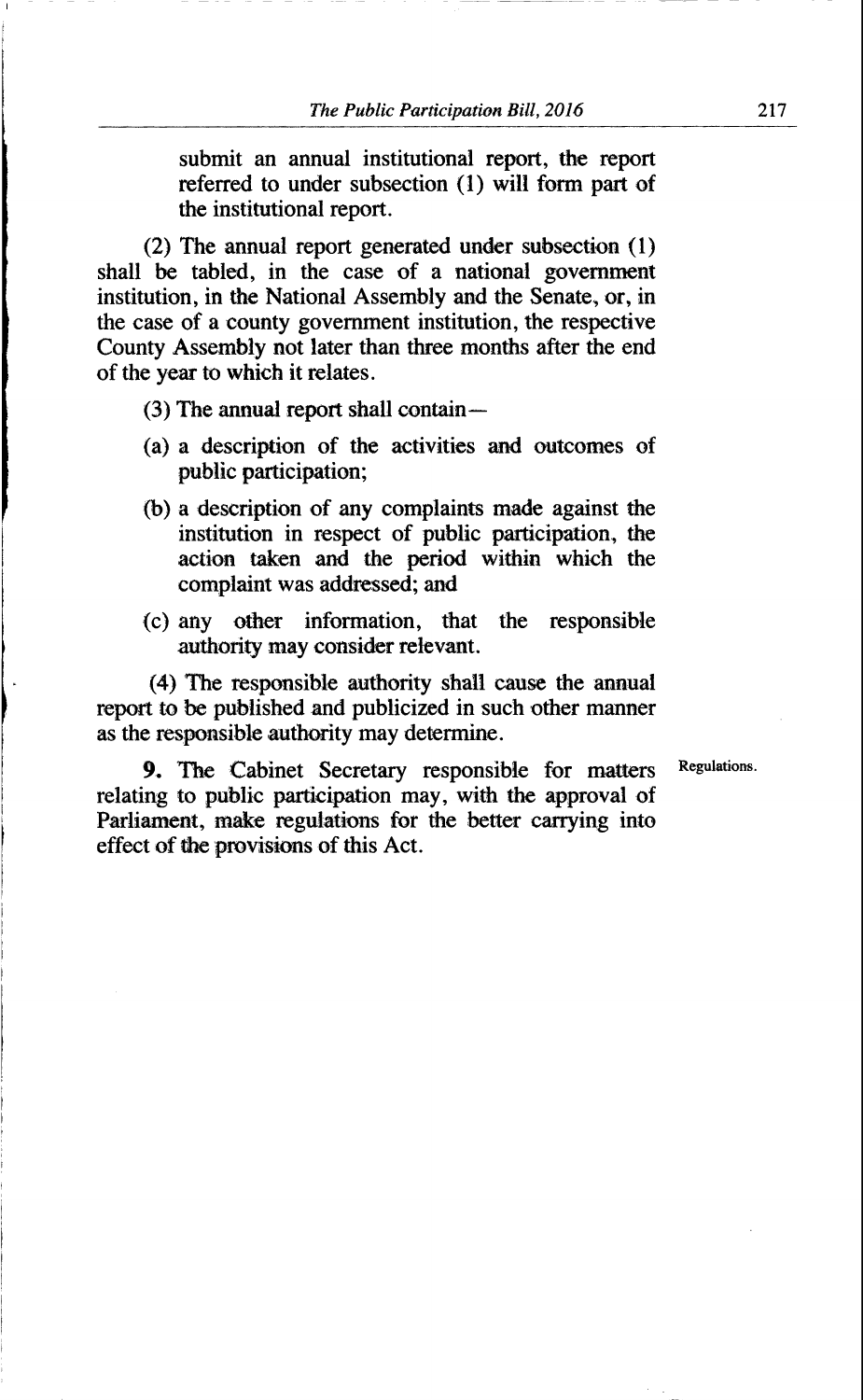#### SCHEDULE s. 6(2)

#### GENERAL PUBLIC PARTICIPATION GUIDELINES

1. (1) The responsible authority shall provide Opportunities for  $reasonable$  and meaningful opportunities for public  $P_{\text{participation}}^{ \text{punc}}$ participation.

(2) In determining what is reasonable, the authority shall take into consideration the-

(a) nature of legislation or decision to be made;

- (b) importance of the legislation or decision; and
- (c) the intensity of the impact of the legislation or decision on the public.

2. The responsible authority shall facilitate Public awareness continuing education on public engagement activities and techniques.

3. The responsible authority shall, before conducting  $F_{\text{acotors to be}}$ public participation on a particular matter, identify  $-$ 

- (a) the purpose of the public participation;
- (b) level of public participation required;
- (c) urgency of the matter; and
- (d) the number and circumstances of interested parties and affected parties;
- (e) the ability of the targeted participants to access the necessary information and the venue.

4. (1) The relevant institution shall give the public Notice. adequate notice to make their input on the issue.

(2) for purposes of paragraph (1), the responsible authority shall establish mechanism to enable the widest reach which may include-

(a) television stations;

(b) information communication technology centres;

(c) websites;

(d) community radio stations;

(e) public meetings; and

(f) traditional media.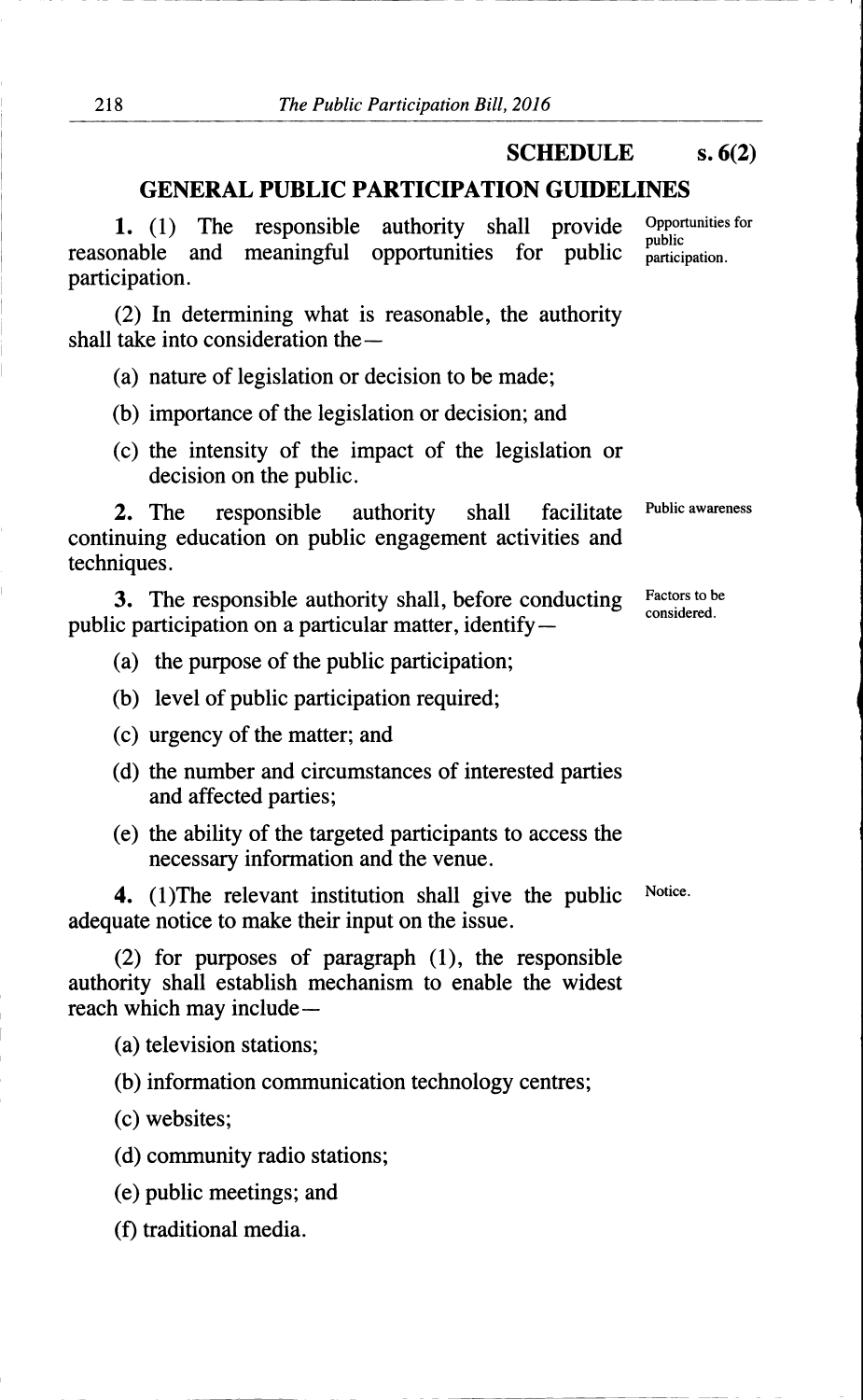5. (1) The responsible authority shall ensure that  $\frac{\text{Access to public}}{\text{participation}}$ stakeholders have fair and equal access to the public  $_{processes.}^{partic$ participation process and the opportunity to influence the intended decision.

(2) The responsible authority shall take all necessary measures to ensure the paticipation of persons with disabilities in the public participation processes.

(3) Where the targeted participants are not conversant in the national languages, the responsible authority shall provide an interpreter for those participants who wish to make their remarks in their local language.

6. (1) Before undertaking public participation, the Consultation responsible authority shall develop a public participation programme.

 $(2)$  A public participation programme under subsection (1) shall clearly identify-

- (a) specific purposes for consultation;
- (b) the community, profession or groups to be consulted;
- (c) the length of the consultations;
- (d) whether submissions should be oral, written or both; and
- (e) the issues or matter for consultation.

7. The responsible authority shall establish and  $e$ -platform ensure maintenance of an online platform to enable access, through the internet, of information relating to the institution and any other notices to the public.

8. Every public participation forum shall be Timeframe for undertaken within a realistic timeframe for consultation, allowing reasonable period for each stage of the process.

9. The responsible authority shall ensure that the Consultation documents. consultation document is as simple and concise as possible, providing the summary of the issues or matter for consultation and clearly setting out the questions to be addressed.

**10.** (1)The responsible authority shall — Access to information for

(a) publish and distribute the documents for  $p$ ublic including  $\frac{1}{h}$   $\frac{1}{h}$   $\frac{1}{h}$   $\frac{1}{h}$   $\frac{1}{h}$   $\frac{1}{h}$   $\frac{1}{h}$   $\frac{1}{h}$   $\frac{1}{h}$   $\frac{1}{h}$   $\frac{1}{h}$   $\frac{1}{h}$   $\frac{1}{h}$   $\frac{1}{h}$   $\frac{1}{h}$   $\frac{1}{h$ consideration as widely as possible, including but not limited to providing hard copies, television, advertisements,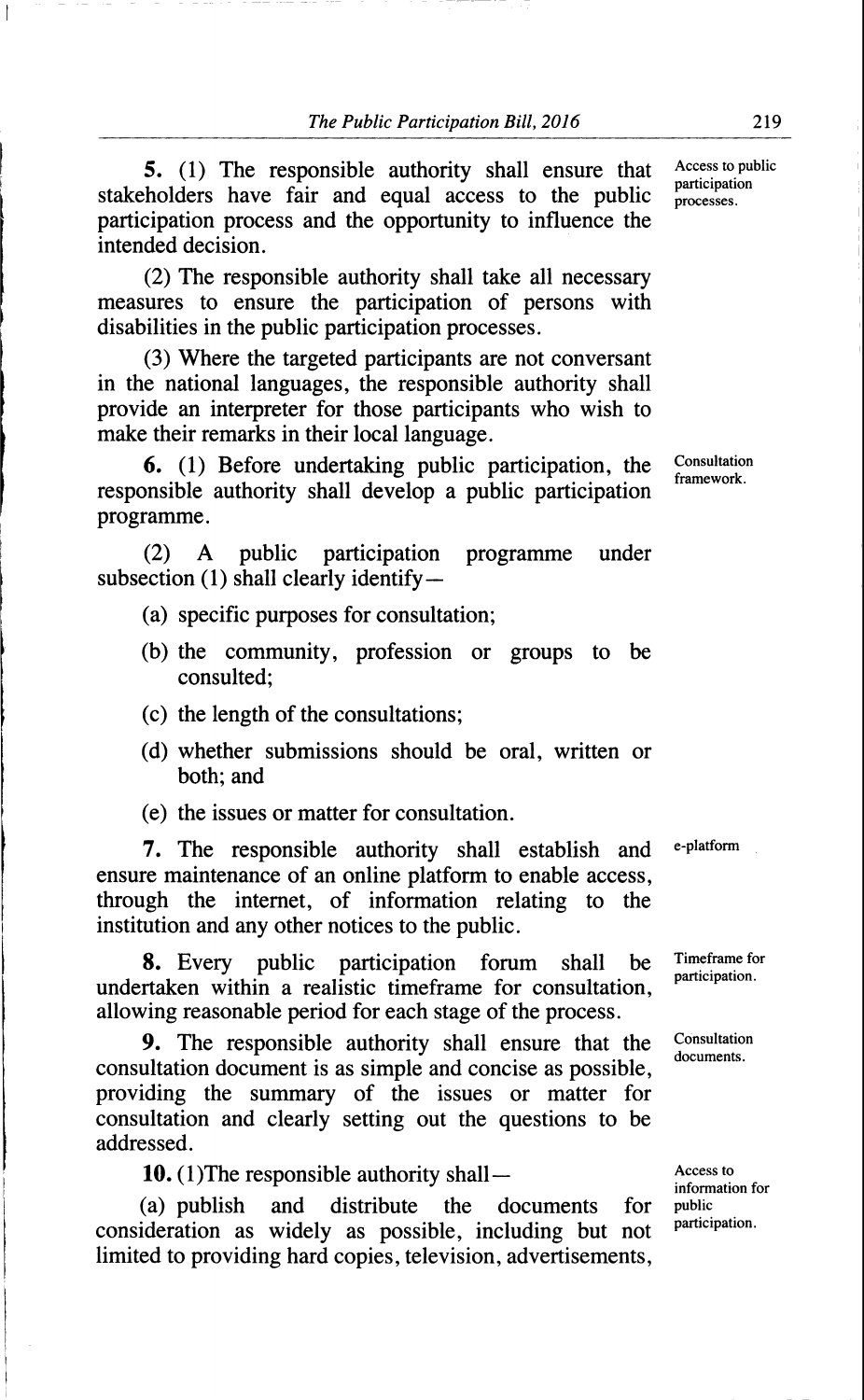websites, community radio announcements or traditional media; and

(b) ensure that the documents are published and distributed in a language and form that can be used by the public.

(2) A person may request for information relating to an issue under consideration.

- (3) A request for information under subsection  $(2)$ -
- (a) shall be addressed to the head of the responsible authority or such other person as the authority may designate for that purpose;
- (b) may, where the authority incurs expense in providing the information, be subject to payment of a reasonable fee; and
- (c) may be subject to confidentiality requirements of the authority.

(4) Subject to the provisions of Article 35 of the Constitution and the law relating to freedom of information and data protection, the responsible authority may decline to give information to an applicant where  $-$ 

- (a) the request is unreasonable in the circumstances; or
- (b) the applicant fails to satisfy any confidentiality requirements imposed by the responsible authority.

 $(5)$  The right of access to information under Article 35 of the Constitution shall be limited to the nature and extent specified under this section.

11. The responsible authority shall ensure  $-$ 

Processing of responses.

- (a) that all responses are carefully and independently analysed;
- (b) the final decision is made widely available to the public, including the reasons for the decisions taken; and
- (c) the disclosure of all relevant information for the public to understand and evaluate the decision made.
- **12.** The authority shall –

Credibility and integrity of the